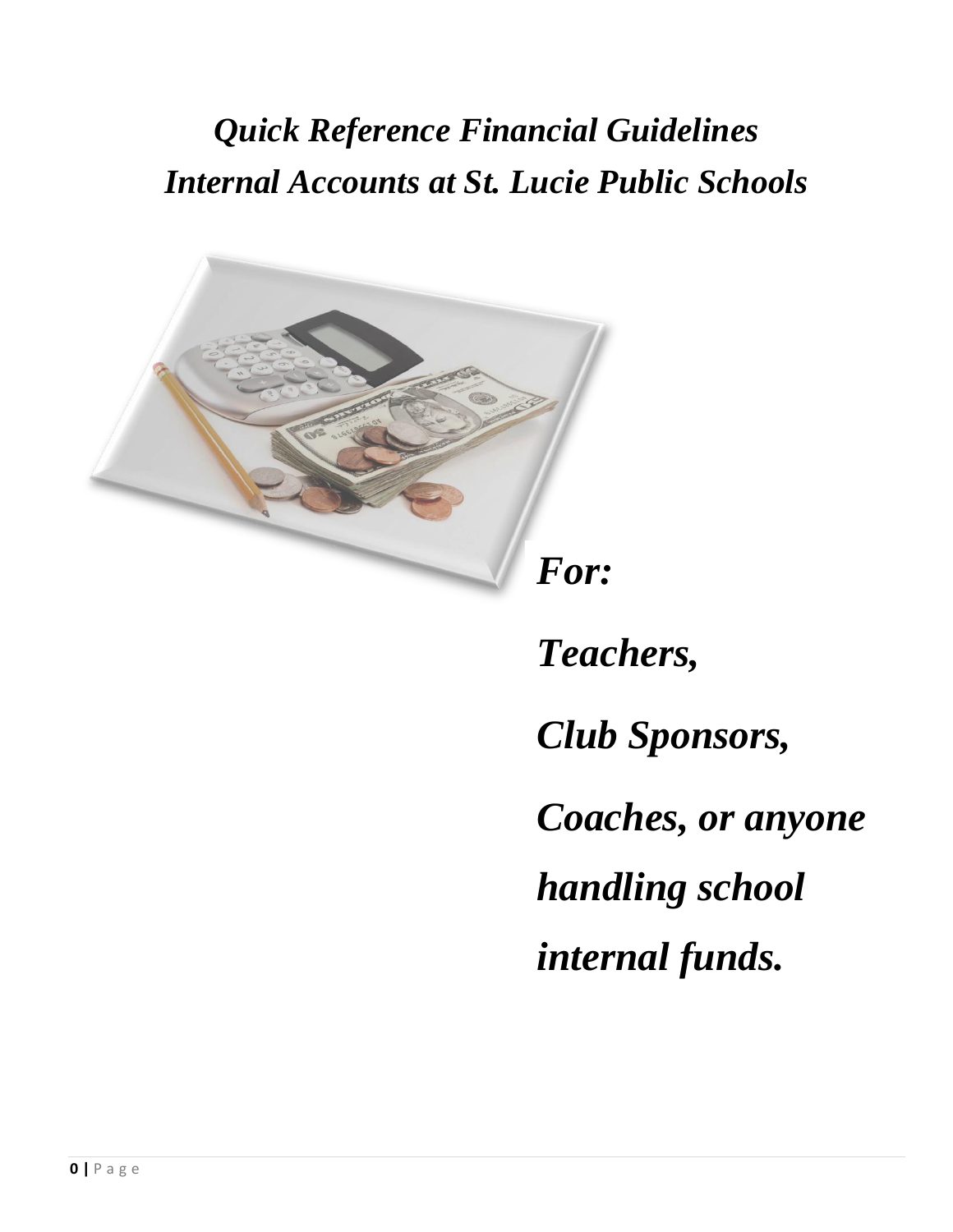# **VERY IMPORTANT**

**Before any transactions take place with the internal accounts or the Bookkeeper, or before a receipt book can be assigned to you must read and understand St. Lucie School Board Policies and Procedures regarding handling internal funds.** 

The Redbook requires that the financial transactions of school organizations shall be accounted for in the school internal funds. All funds handled by district school board employees during normal working hours shall be included in and become part of the internal funds of the school unless accounted for in the district-level accounting system. All organizations of the school, or organizations operating in the name of the school, that obtain money from the public shall be accountable to the board for receipt and expenditure of those funds in the manner prescribed by the board. If approved by the district school board, a school-based, direct-support organization as defined under section1001.453, F.S., may have all financial transactions accounted for in school internal funds. Collecting and expending of school internal account funds shall be in accordance with the State Constitution, Florida Statutes, SBE rules and district school board rules. Sound business practices should be observed in all transactions. {"Redbook" Chapter 8 Section 1 Subpart 2 & 8 }

#### **CONTENTS**

- 
- 
- Pg. 4 Purchasing Guidelines & Check Requests
- 
- Pg. 6 Activity Fundraiser Request (example 1) Pg. 10 Form W-9 (example 6)
- Pg. 2 Cash Collections Guidelines **Automages, 1998** Pg. 7 Fundraiser Profit & Loss Statement (example 2)
- Pg. 3 Fundraising Guidelines **Any any assumption of the assumption Pg. 8** Monies Collected Form (example 3)
	- **Pg. 9** *Official* Cash Receipt (example 4) *School Board procedures that must be followed.*
- Pg. 5 Tax / Donations Guidelines **Pg. 9 Check Requisition** (example 5)
	-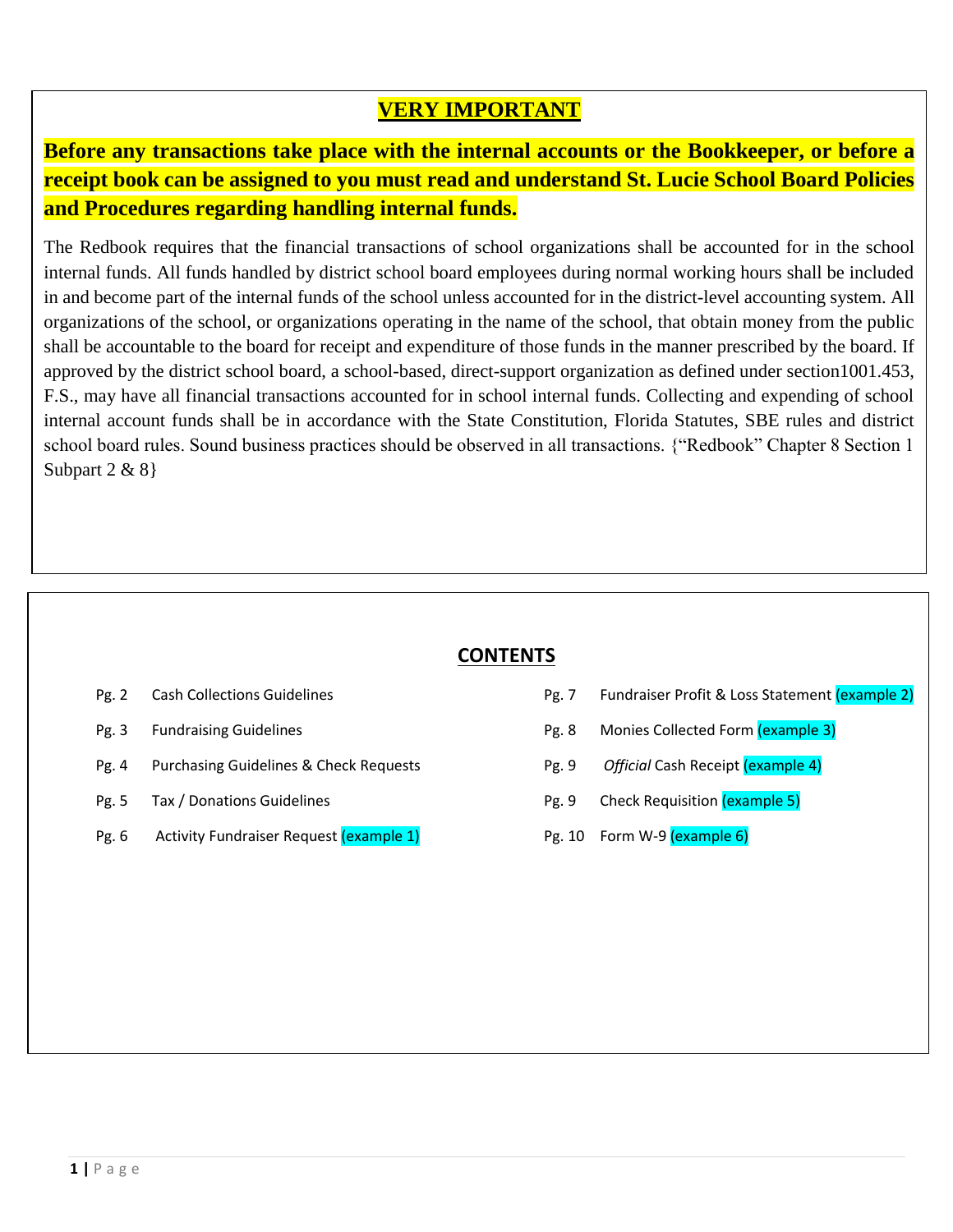# *Cash Collection Guidelines*

- $\triangleright$  All money collected must be turned in to the School Bookkeeper no later than the next business day.
- *All cash and checks must be properly safeguarded under lock and key at all times while in your custody.*
- $\triangleright$  See the Bookkeeper in advance of any activity, to receive and sign for a numbered cash receipt book and receive necessary forms.
	- o Please remember, you are responsible for these items they MUST be turned back in to the Bookkeeper at completion of event.
- You must fill out and give the student their copy of the cash receipt (*white copy*) from the issued cash receipt/collections book immediately upon receipt of the money. Individual receipts are required anytime the individual collection is greater than \$5.00.
- $\triangleright$  Proper signatures are required at the time the cash collection is made.
- $\triangleright$  A receipt cannot be written to yourself: this is an accounting control.
- All checks must be payable to the NAME OF SCHOOL.
	- o **The following check requirements must be included on each check:**
		- Name
		- Street Address ( No PO box)
		- Telephone number (including area code)
		- Your club account number should be written on each check
		- Checks will not be accepted for deposit unless all of the information is provided on the check.
- $\triangleright$  Cash should be neat, and bills should be face up and facing the same direction when turned in.
- $\triangleright$  Your internal account number <u>must</u> be written on each receipt and check.
- $\triangleright$  At a minimum, each receipt must be acknowledged with the first initial and last name of the person receiving the money.
- Receipt Books and Monies Collected Forms **MUST** be turned in to the Bookkeeper at the close of your season or event.

o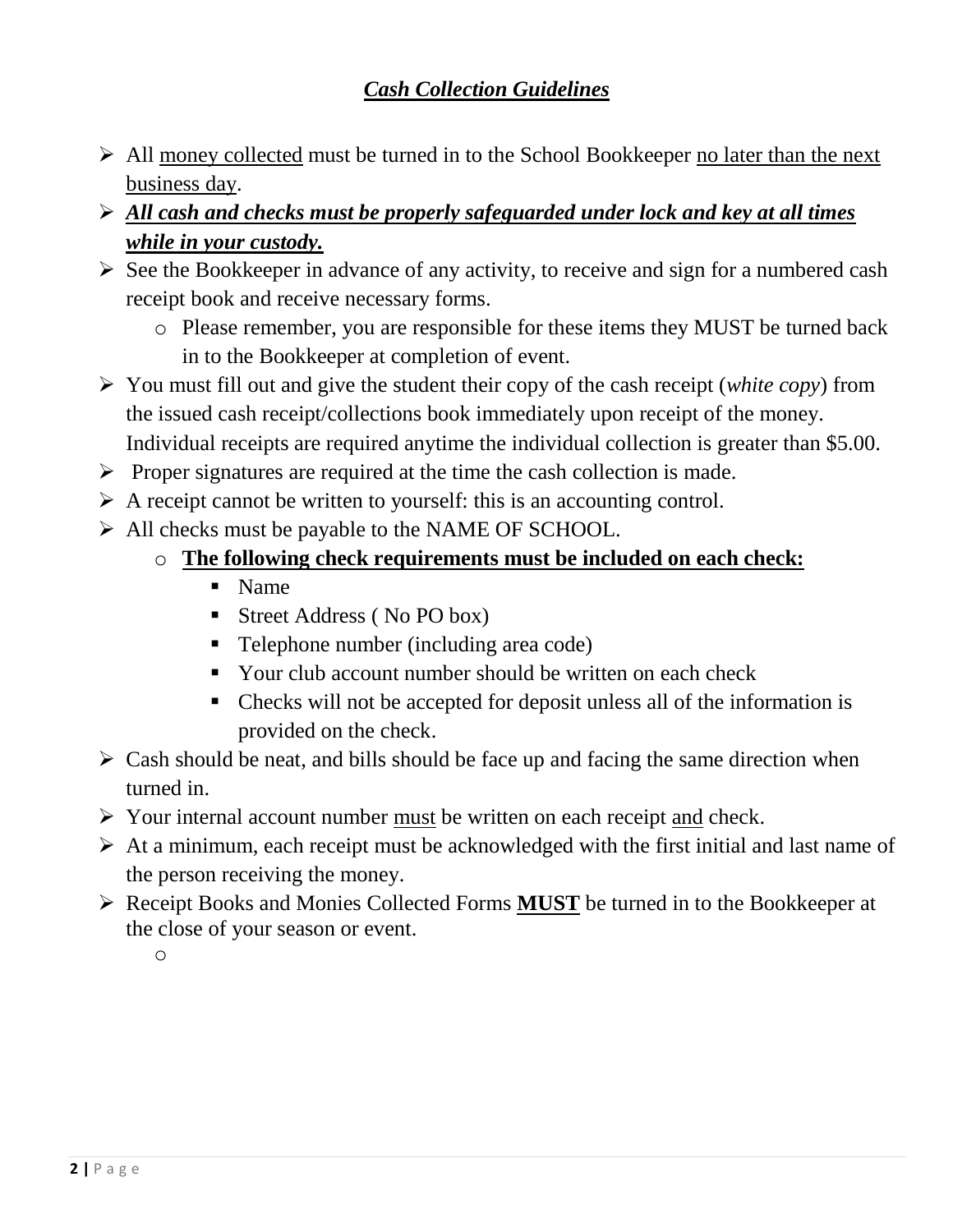### *Fundraising Guidelines (refer to page 4 for step by step easy instructions after reviewing)*

- *All fundraising activities must be for a specific purpose and authorized in writing in advance.*
- An **Activity Permit Fundraiser Request Form** *(pg. 7 Example 1)* **must** be completed and approved in writing by the organization sponsor and the Principal **prior** to any fundraising activity.
- A Profit & Loss form **must** be completed **immediately** following the end date of **each** authorized fundraising activity. *(pg. 8 Example 2***)** 
	- o The start and end dates are to be included on the Activity Fundraiser Request & Profit & Loss Statement Form.
	- o Requests for **Future Fund-raising** Activities will be **denied**, if this procedure is not followed.
- All money collected **MUST** be turned in to the School's Business Office **no later than** the **next business day**. (*Redbook Chapter 8, Section III 1.4b*).
- Teacher/Sponser (person collecting monies) completes the **Report of Monies Collected Form (pg. 9 Example 3)** and submits the completed form and collected monies to the Bookkeeper in person. The Bookkeeper counts the money while the teacher is present. Both the teacher and the Bookkeeper agree to the amount written on the form and both the teacher and the Bookkeeper sign and date the form at the bottom.
	- o At a minimum, this form must include the beginning and ending receipt numbers, total cash amount, and the detail of individual checks.
	- o Teacher must take the money and form in person to the Bookkeeper no later than the next business day after the money was collected.
	- o The Report of Monies Collected form protects both the teacher and the Bookkeeper.
- The **School Receipt Book** contains pre-numbered, two-part receipts for funds collected by a teacher/sponsor. The Official pre-numbered receipts are the means of recording monies received and providing support to substantiate each bank deposit.
	- o Each collection of cash for amounts greater than \$5.00 from any individual shall be substantiated by a District approved pre-numbered receipt. **(pg. 10 Example 4)**
- $\triangleright$  Cash collected that is \$5.00 or less from any individual may be substantiated by class rosters, signature sheets, Monies Collected Forms, pre-numbered tickets, reports of tickets issued and sold or other auditable records.
- $\triangleright$  School Receipt Books will be under the control of the Bookkeeper. The Bookkeeper will distribute a School Receipt Book to any teacher/sponsor responsible for collecting money from any source. The Bookkeeper will maintain a log of the numbered receipt books and to whom the School Receipt Books are assigned.
- $\triangleright$  Remember to verify the information on all checks to see if it has all of the required information. Make sure you write your account number on the Monies Collected Form **and** check.
- $\triangleright$  Written inventories are required for all sold and unsold merchandise after fundraising activities are over. All unsold merchandise must be turned in or be accounted for in writing with the appropriate inventory form. (Example: Tee-shirts, yearbooks, etc.)
- Raffles and other activities of chance are **not** authorized.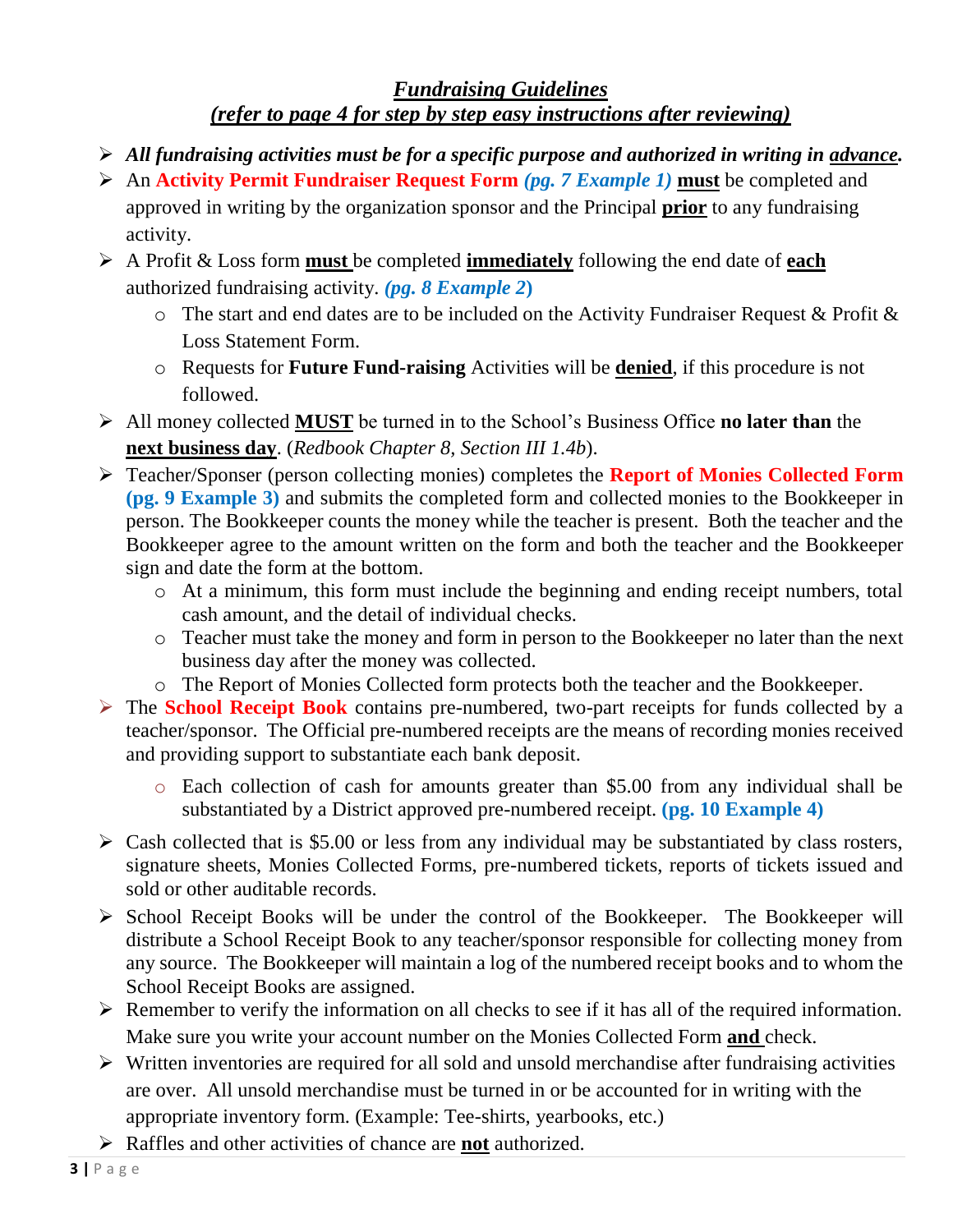## *Purchasing Guidelines & Check Requests*

All purchases must be officially approved in advance before any commitment is made! You may **not** place any orders until your **Check Requisition Form** *(see example pg. 10)* has been approved. It is your responsibility to obtain a **W-9 Form** *(see example pg. 11*) from any NEW vender that you will be using to purchase items.

- *1.* The Principal is the only authority to approve purchases. *Important: Purchases made without prior approval is a violation of Florida statute and School Board rules. The school has no obligation to reimburse the individual for unauthorized purchases.*
- **2.** A Check Request Form should be submitted with all required information provided. **Incomplete** check requests **will not be processed.** The forms are available in the Bookkeeper's office.
- *3.* Proper documentation must accompany the Check Requisition. (i.e. quote, materials requested, and purchase justification) clearly stated with the form.
- *4.* A Check Request to pay an individual employee who is performing services at the School, needs to be paid by the District.
- *5.* The proper approval signature (Department Chairperson, Club Sponsor, etc.) is required on all purchase requests before they will be processed.
- *6.* Upon receiving the merchandise, the Bookkeeper **must** be notified immediately that all items have been received. The packing slip and/or invoice should be turned in to the Bookkeeper no later than the day after the items have been received.
- *7.* All purchasing policies and procedures, including purchasing threshold limitations, contained in the School Board rules must be followed.
- *8.* Any single item valued \$1,000 or more must receive special handling. This property **must** be entered in to the school district Property Record system immediately upon receipt by the District's Property Control Specialist. *Payment to the vendor cannot be made until a receipt confirmation has been received.*
- *9.* Purchases that are the responsibility of the District, cannot be processed through internal accounts, to be reimbursed by the District at a later date. They **MUST** be processed through the District.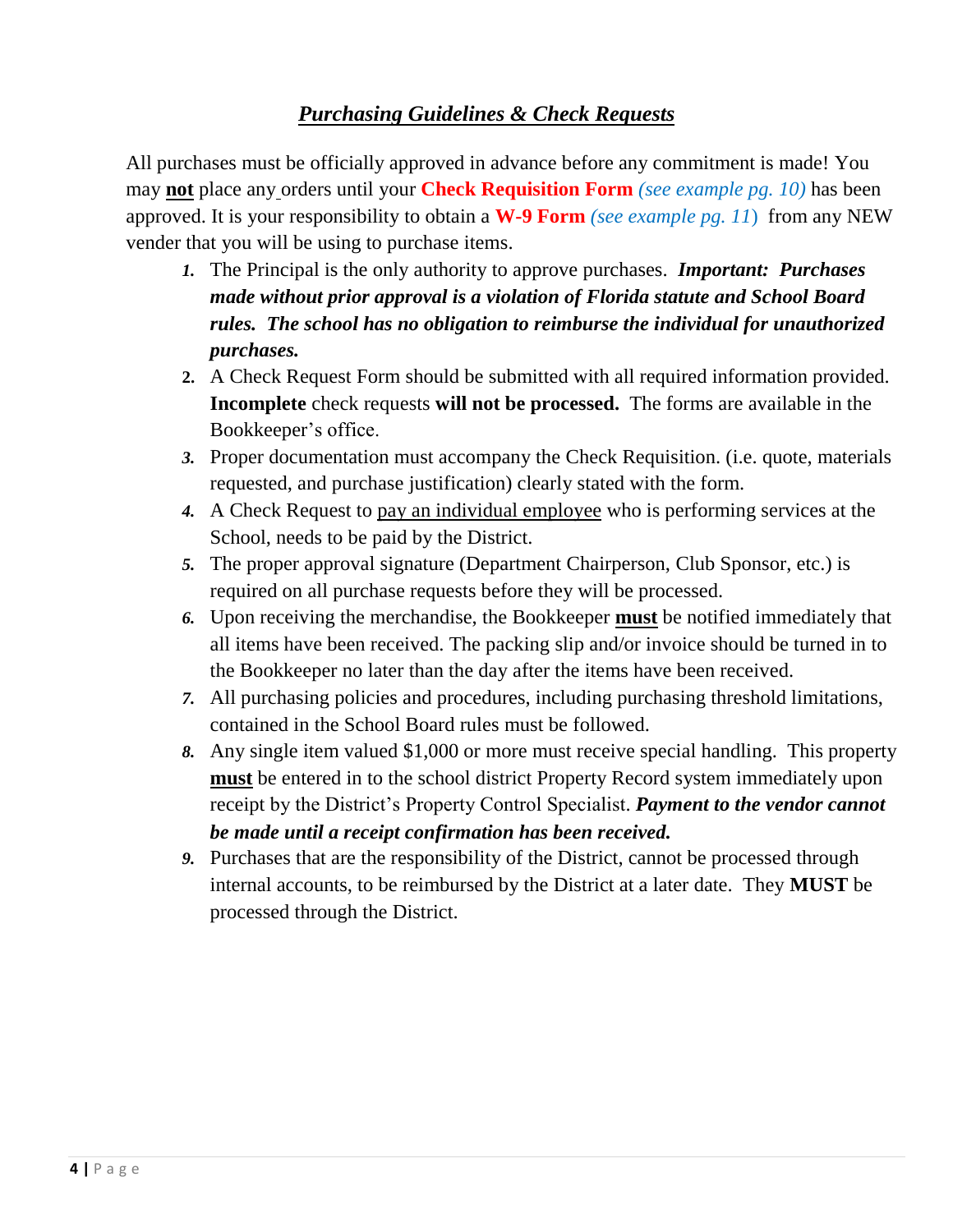# *Tax Guidelines*

All items purchased for resale, are subject to sales tax. Example; purchases of concessions, must pay sales tax at the time of purchase. If you are making a profit on the item, then tax must be paid. If the item will not remain as school property or represent a school club or sport, tax must be paid at the time of purchase.

### *Donation Guidelines*

**DONATIONS**—Every time a school receives a charitable contribution (donation) of \$250.00 or more, the school must issue a contemporaneous written acknowledgment. It is also required to provide a written disclosure to a donor who receives goods or services in exchange for a single payment in excess of \$75*. Per IRS publication 1771. Charitable Contributions - Substantiation and Disclosure Requirements.*

*The schools should provide the donor a timely, written statement containing the following information:* 

- 1. *Name of organization (i.e. school name).*
- 2. *Amount of cash contribution.*
- *3. Description (but not the value) of non-cash contribution.*
- 4. Statement that no goods or services were provided by the organization in return for the contribution, if that was the case.
- 5. Description and good faith estimate of the value of goods or services, if any, that an organization provided in return for the contribution.
- *6.* Statement that goods or services, if any, that an organization provided in return for the contribution, if that was the case.

We can provide either a paper copy of the acknowledgment to the donor, or an acknowledgment electronically, such as via an e-mail addressed to the donor. It is not necessary to include either the donor's social security number or tax identification number on the acknowledgment.

On school letterhead write a thank you letter to the donor using the examples below:

"Thank you for your cash contribution of \$300 that (school's name) received on July10, 2015. No goods or services were provided in exchange for your contribution."

"Thank you for your cash contribution of \$350 that (school's name) received on July 10, 2015.In exchange for your contribution, we gave you a cookbook with an estimated fair market value of \$60."

#### **Please keep a copy of the acknowledgement on file for audit with the Bookkeeper at your site/school.**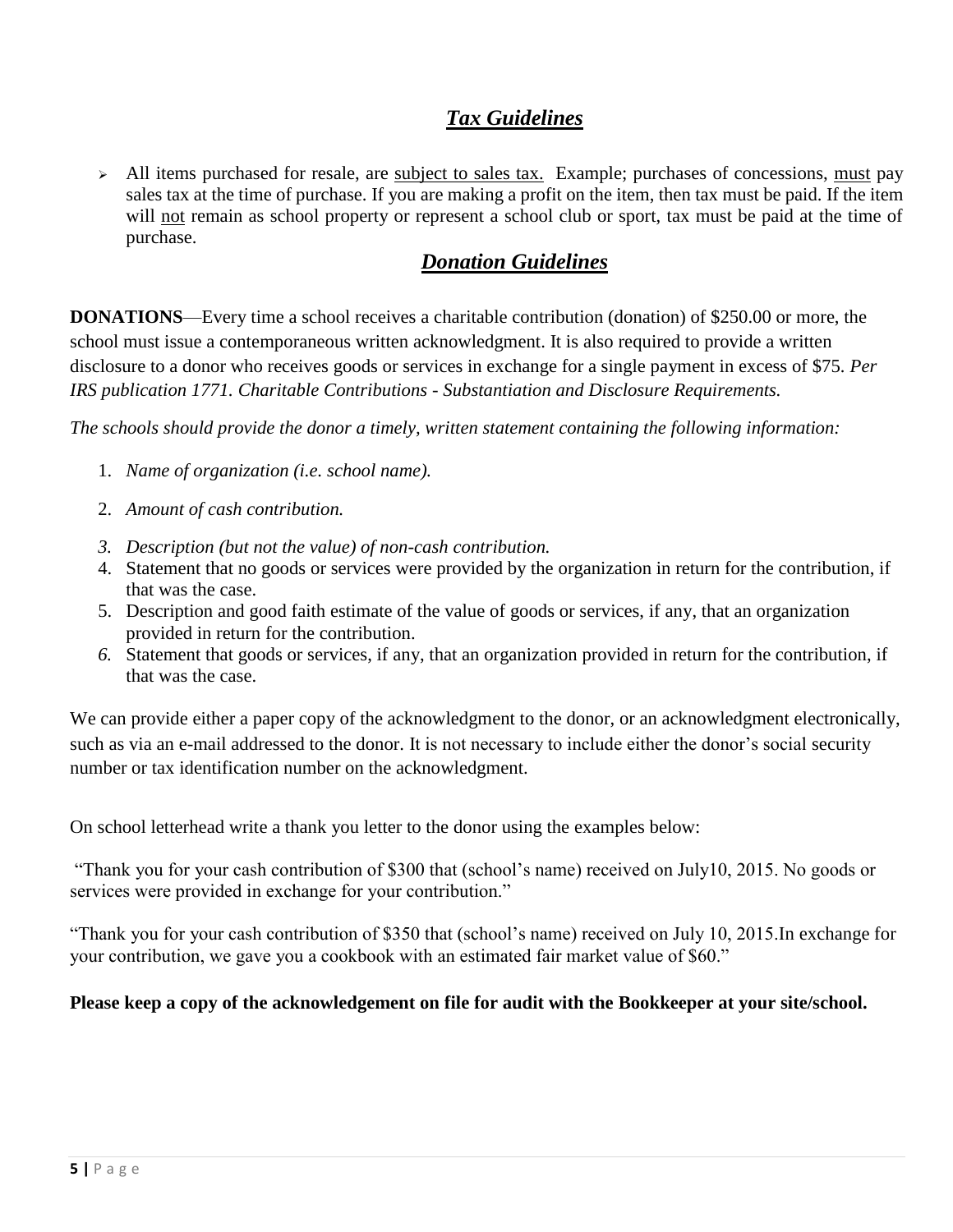# **Example #1 ACTIVITY FUNDRAISING REQUEST**

|                                                                                                                                                                                                                                       | <b>Activity Fundraising Forms MUST be submitted &amp; approved PRIOR to any event.</b>                                                                                                                                         |                            |  |  |  |
|---------------------------------------------------------------------------------------------------------------------------------------------------------------------------------------------------------------------------------------|--------------------------------------------------------------------------------------------------------------------------------------------------------------------------------------------------------------------------------|----------------------------|--|--|--|
|                                                                                                                                                                                                                                       | <b>St. Lucie Public Schools</b>                                                                                                                                                                                                |                            |  |  |  |
| Request                                                                                                                                                                                                                               | Activity Fundraiser Request & Profit And Loss Statement                                                                                                                                                                        |                            |  |  |  |
|                                                                                                                                                                                                                                       |                                                                                                                                                                                                                                |                            |  |  |  |
|                                                                                                                                                                                                                                       |                                                                                                                                                                                                                                |                            |  |  |  |
|                                                                                                                                                                                                                                       |                                                                                                                                                                                                                                |                            |  |  |  |
| <b>Fundraiser Date(s):</b>                                                                                                                                                                                                            |                                                                                                                                                                                                                                |                            |  |  |  |
|                                                                                                                                                                                                                                       |                                                                                                                                                                                                                                |                            |  |  |  |
| Brief description of activity with financial details:                                                                                                                                                                                 |                                                                                                                                                                                                                                |                            |  |  |  |
|                                                                                                                                                                                                                                       |                                                                                                                                                                                                                                |                            |  |  |  |
|                                                                                                                                                                                                                                       |                                                                                                                                                                                                                                |                            |  |  |  |
| Check one:                                                                                                                                                                                                                            |                                                                                                                                                                                                                                |                            |  |  |  |
| '[] Product Sold                                                                                                                                                                                                                      |                                                                                                                                                                                                                                |                            |  |  |  |
| ] Sales Tax Paid Invoice Attached [<br>r.                                                                                                                                                                                             | <b>J</b> Sales Tax Remitted to District                                                                                                                                                                                        | ] Nontaxable<br>T.         |  |  |  |
| Note: For any items resold, sales tax must be paid on the total amount the school pays for the items.<br>The sales tax can be paid directly to the vendor when the items are purchased or remitted to the District Accounting Office. |                                                                                                                                                                                                                                |                            |  |  |  |
|                                                                                                                                                                                                                                       |                                                                                                                                                                                                                                |                            |  |  |  |
|                                                                                                                                                                                                                                       |                                                                                                                                                                                                                                |                            |  |  |  |
|                                                                                                                                                                                                                                       |                                                                                                                                                                                                                                |                            |  |  |  |
|                                                                                                                                                                                                                                       |                                                                                                                                                                                                                                |                            |  |  |  |
| <b>Principal/Designee</b>                                                                                                                                                                                                             |                                                                                                                                                                                                                                | Date                       |  |  |  |
| <b>Request for fundraising activity MUST be</b>                                                                                                                                                                                       |                                                                                                                                                                                                                                |                            |  |  |  |
| approved prior to each fundraising event.                                                                                                                                                                                             | <b>Profit and Loss</b>                                                                                                                                                                                                         |                            |  |  |  |
| (Example 1)                                                                                                                                                                                                                           | <b>Beginning Balance (1)</b>                                                                                                                                                                                                   | s                          |  |  |  |
|                                                                                                                                                                                                                                       |                                                                                                                                                                                                                                |                            |  |  |  |
|                                                                                                                                                                                                                                       |                                                                                                                                                                                                                                |                            |  |  |  |
|                                                                                                                                                                                                                                       |                                                                                                                                                                                                                                |                            |  |  |  |
|                                                                                                                                                                                                                                       | <b>Total Revenue (2)</b>                                                                                                                                                                                                       | s                          |  |  |  |
| Less Expenses                                                                                                                                                                                                                         |                                                                                                                                                                                                                                |                            |  |  |  |
|                                                                                                                                                                                                                                       |                                                                                                                                                                                                                                |                            |  |  |  |
|                                                                                                                                                                                                                                       |                                                                                                                                                                                                                                |                            |  |  |  |
|                                                                                                                                                                                                                                       |                                                                                                                                                                                                                                |                            |  |  |  |
|                                                                                                                                                                                                                                       | <b>Total Expenses (3)</b>                                                                                                                                                                                                      | s                          |  |  |  |
|                                                                                                                                                                                                                                       |                                                                                                                                                                                                                                |                            |  |  |  |
|                                                                                                                                                                                                                                       | Ending Balance $(1) + (2) - (3)$                                                                                                                                                                                               |                            |  |  |  |
|                                                                                                                                                                                                                                       |                                                                                                                                                                                                                                | <b>Total Profit / Loss</b> |  |  |  |
| I hereby certify that this report is true and accurate.                                                                                                                                                                               |                                                                                                                                                                                                                                |                            |  |  |  |
|                                                                                                                                                                                                                                       |                                                                                                                                                                                                                                |                            |  |  |  |
|                                                                                                                                                                                                                                       | Date: the contract of the contract of the contract of the contract of the contract of the contract of the contract of the contract of the contract of the contract of the contract of the contract of the contract of the cont |                            |  |  |  |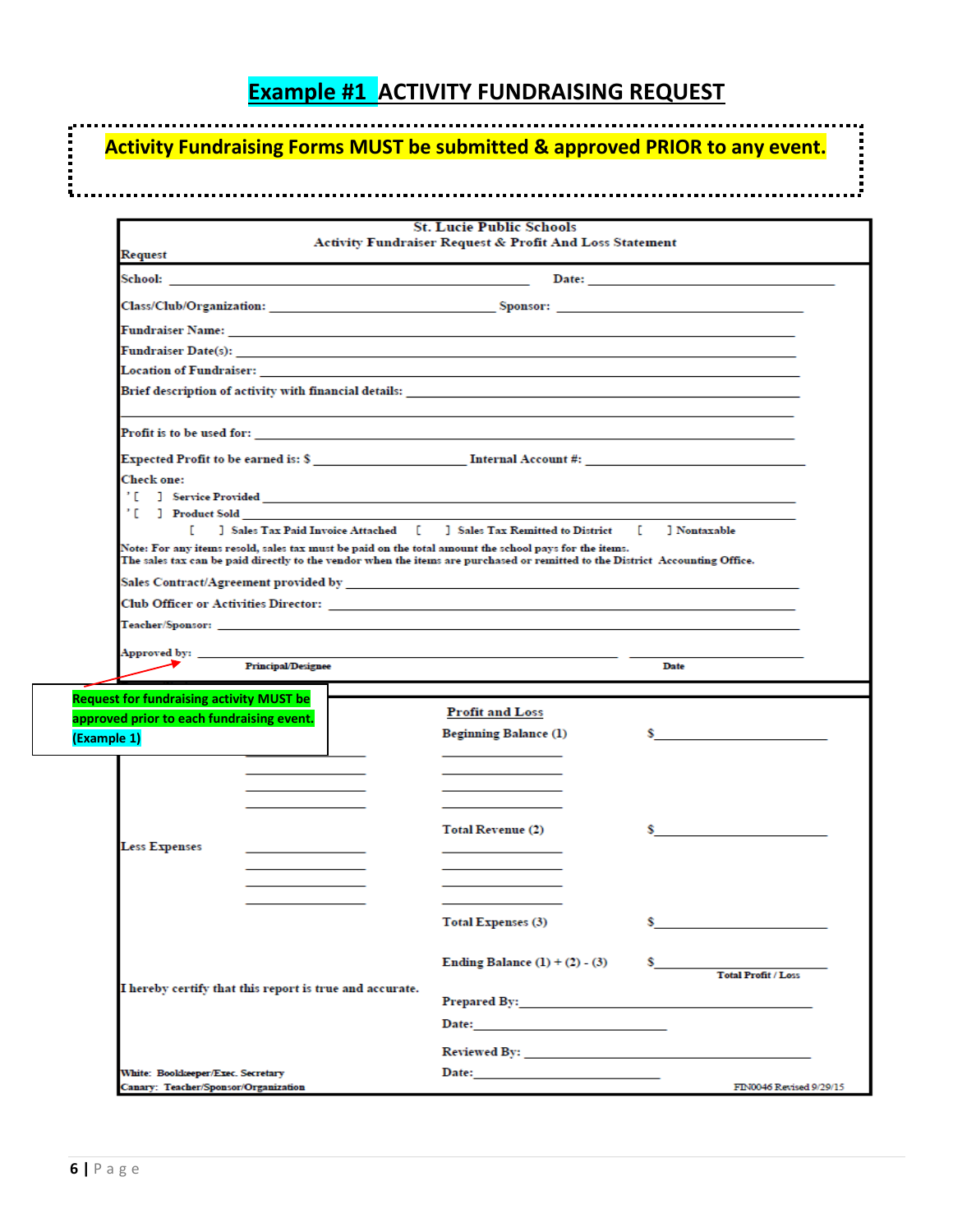# **Example #2 PROFIT & LOSS STATEMENT**

# **ACTIVITY FUNDRAISER PROFIT & LOSS STATEMENT MUST be completed &**

# **EXECUTE:**<br>**REPORTS SUBMItted to the Bookkeeper after Each Fundraiser**

|                                                                                                                                                                                                                                      | <b>St. Lucie Public Schools</b>                         |                                          |
|--------------------------------------------------------------------------------------------------------------------------------------------------------------------------------------------------------------------------------------|---------------------------------------------------------|------------------------------------------|
| Request                                                                                                                                                                                                                              | Activity Fundraiser Request & Profit And Loss Statement |                                          |
| School: <u>Andreas and American and American and American and American and American and American and American and American and American and American and American and American and American and American and American and Americ</u> |                                                         |                                          |
|                                                                                                                                                                                                                                      |                                                         |                                          |
| Class/Club/Organization: Sponsor: Sponsor: Sponsor: Sponsor: Sponsor: Sponsor: Sponsor: Sponsor: Sponsor: Sponsor: Sponsor: Sponsor: Sponsor: Sponsor: Sponsor: Sponsor: Sponsor: Sponsor: Sponsor: Sponsor: Sponsor: Sponsor:       |                                                         |                                          |
|                                                                                                                                                                                                                                      |                                                         |                                          |
|                                                                                                                                                                                                                                      |                                                         |                                          |
|                                                                                                                                                                                                                                      |                                                         |                                          |
|                                                                                                                                                                                                                                      |                                                         |                                          |
|                                                                                                                                                                                                                                      |                                                         |                                          |
|                                                                                                                                                                                                                                      |                                                         |                                          |
| Check one:                                                                                                                                                                                                                           |                                                         |                                          |
|                                                                                                                                                                                                                                      |                                                         |                                          |
| '[] Product Sold                                                                                                                                                                                                                     |                                                         |                                          |
| 1 Sales Tax Paid Invoice Attached [ 1 Sales Tax Remitted to District<br>r.<br>Note: For any items resold, sales tax must be paid on the total amount the school pays for the items.                                                  |                                                         | T.<br>] Nontaxable                       |
| The sales tax can be paid directly to the vendor when the items are purchased or remitted to the District Accounting Office.                                                                                                         |                                                         |                                          |
| <b>Financial Report of</b>                                                                                                                                                                                                           |                                                         |                                          |
| <b>Profit/Loss MUST be</b>                                                                                                                                                                                                           |                                                         |                                          |
| completed immediately                                                                                                                                                                                                                |                                                         |                                          |
| following EACH fundraiser.                                                                                                                                                                                                           |                                                         |                                          |
| (Example 2)<br><b>Principal/Designee</b>                                                                                                                                                                                             |                                                         | Date                                     |
| Reconciliation                                                                                                                                                                                                                       |                                                         |                                          |
|                                                                                                                                                                                                                                      | <b>Profit and Loss</b>                                  |                                          |
|                                                                                                                                                                                                                                      |                                                         |                                          |
|                                                                                                                                                                                                                                      | <b>Beginning Balance (1)</b>                            | $\mathbf{s}$ and the set of $\mathbf{s}$ |
| Revenue                                                                                                                                                                                                                              |                                                         |                                          |
|                                                                                                                                                                                                                                      |                                                         |                                          |
|                                                                                                                                                                                                                                      |                                                         |                                          |
|                                                                                                                                                                                                                                      |                                                         |                                          |
|                                                                                                                                                                                                                                      | <b>Total Revenue (2)</b>                                | s.                                       |
| <b>Less Expenses</b>                                                                                                                                                                                                                 |                                                         |                                          |
|                                                                                                                                                                                                                                      |                                                         |                                          |
|                                                                                                                                                                                                                                      |                                                         |                                          |
|                                                                                                                                                                                                                                      | <b>Total Expenses (3)</b>                               | s                                        |
|                                                                                                                                                                                                                                      |                                                         |                                          |
|                                                                                                                                                                                                                                      | Ending Balance $(1) + (2) - (3)$                        |                                          |
| I hereby certify that this report is true and accurate.                                                                                                                                                                              |                                                         | <b>Total Profit / Loss</b>               |
|                                                                                                                                                                                                                                      | <b>Prepared By: Example 2016</b>                        |                                          |
|                                                                                                                                                                                                                                      |                                                         |                                          |
|                                                                                                                                                                                                                                      |                                                         |                                          |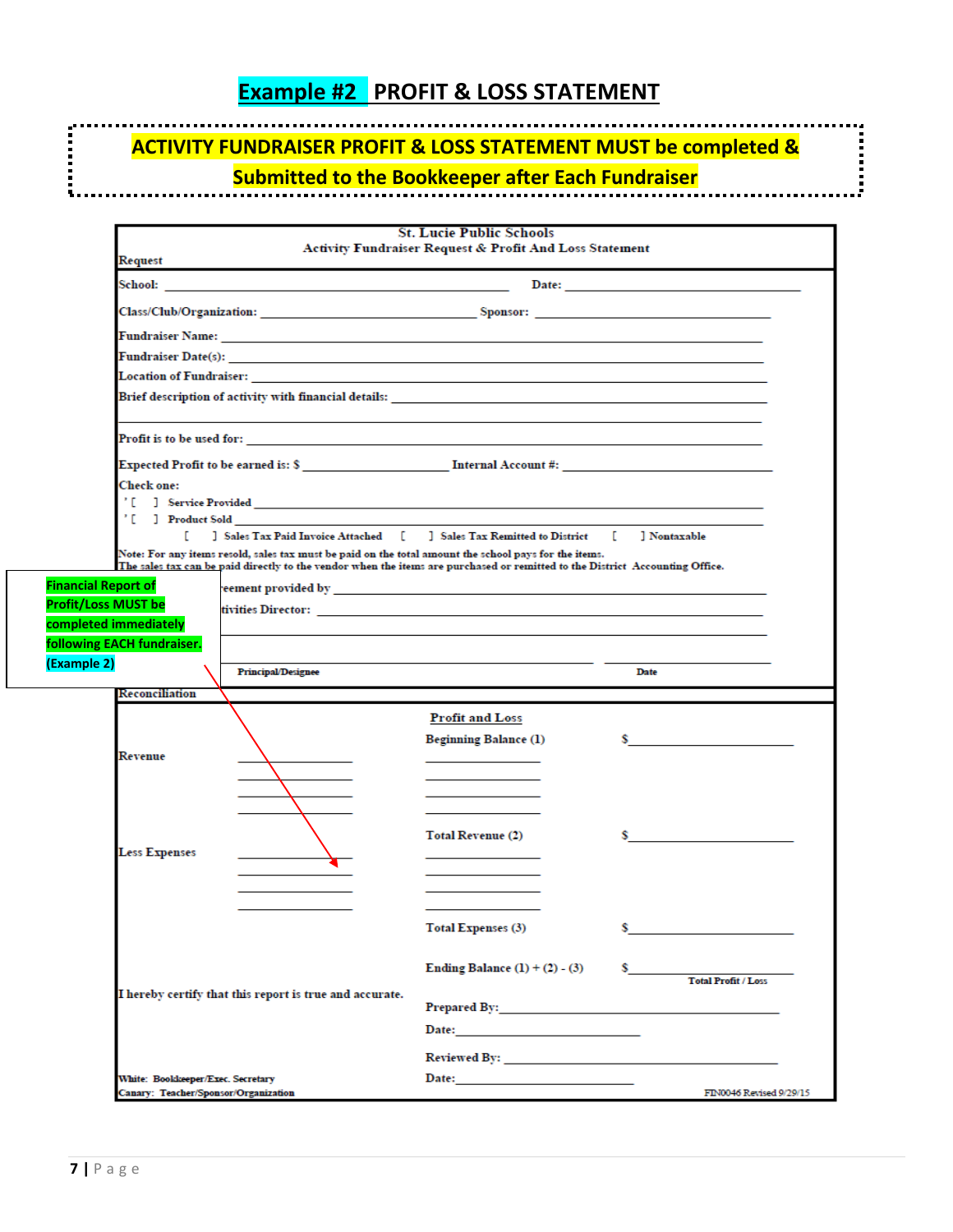# **Example #3 Monies Collected form**

#### **St. Lucie Public Schools Report of Monies Collected**

| Teacher/Sponsor: | Date:      |
|------------------|------------|
| Class/Club:      | Account #: |

Purpose:

| $\mathbf{u}$ as posed.  |                   |                  | <b>SOURCE</b> | (If from students, list names separately) | <b>RECEIPT</b><br><b>Number</b> |   | <b>Amount</b>       |
|-------------------------|-------------------|------------------|---------------|-------------------------------------------|---------------------------------|---|---------------------|
| ı                       |                   |                  |               |                                           |                                 |   |                     |
| 2                       |                   |                  |               |                                           |                                 |   |                     |
| 3                       |                   |                  |               |                                           |                                 |   |                     |
| $\overline{\mathbf{4}}$ |                   |                  |               |                                           |                                 |   |                     |
| 5                       |                   |                  |               |                                           |                                 |   |                     |
| 6                       |                   |                  |               |                                           |                                 |   |                     |
| 7                       |                   |                  |               |                                           |                                 |   |                     |
| 8                       |                   |                  |               |                                           |                                 |   |                     |
| 9                       |                   |                  |               |                                           |                                 |   |                     |
| 10                      |                   |                  |               |                                           |                                 |   |                     |
| 11                      |                   |                  |               |                                           |                                 |   |                     |
| $\overline{12}$         |                   |                  |               |                                           |                                 |   |                     |
| 13                      |                   |                  |               |                                           |                                 |   |                     |
| 14                      |                   |                  |               |                                           |                                 |   |                     |
| $\overline{15}$         |                   |                  |               |                                           |                                 |   |                     |
| 16                      |                   |                  |               |                                           |                                 |   |                     |
| 17                      |                   |                  |               |                                           |                                 |   |                     |
| 18                      |                   |                  |               |                                           |                                 |   |                     |
| 19                      |                   |                  |               |                                           |                                 |   |                     |
| 20                      |                   |                  |               |                                           |                                 |   |                     |
| \$                      | <b>Total Cash</b> | Add<br>$\ddot{}$ | \$            | <b>Total Check</b>                        | <b>Equals</b><br>$=$            | S | <b>Total Amount</b> |

I hereby certify that the above funds are all received by me for deposit into the school's internal account:  $\overline{\mathbf{x}}$ 

|                | <b>Sponsor's Signature</b>  | <b>Dated</b> |
|----------------|-----------------------------|--------------|
| Received by: x |                             |              |
|                | <b>Bookkeeper/Secretary</b> | <b>Dated</b> |

White: Bookkeeper/Exec. Secretary Canary: Teacher/Sponsor Submit all copies to the Bookkeeper who will distribute copies<br>as indicated.

FIN0040 Revised: 9/29/15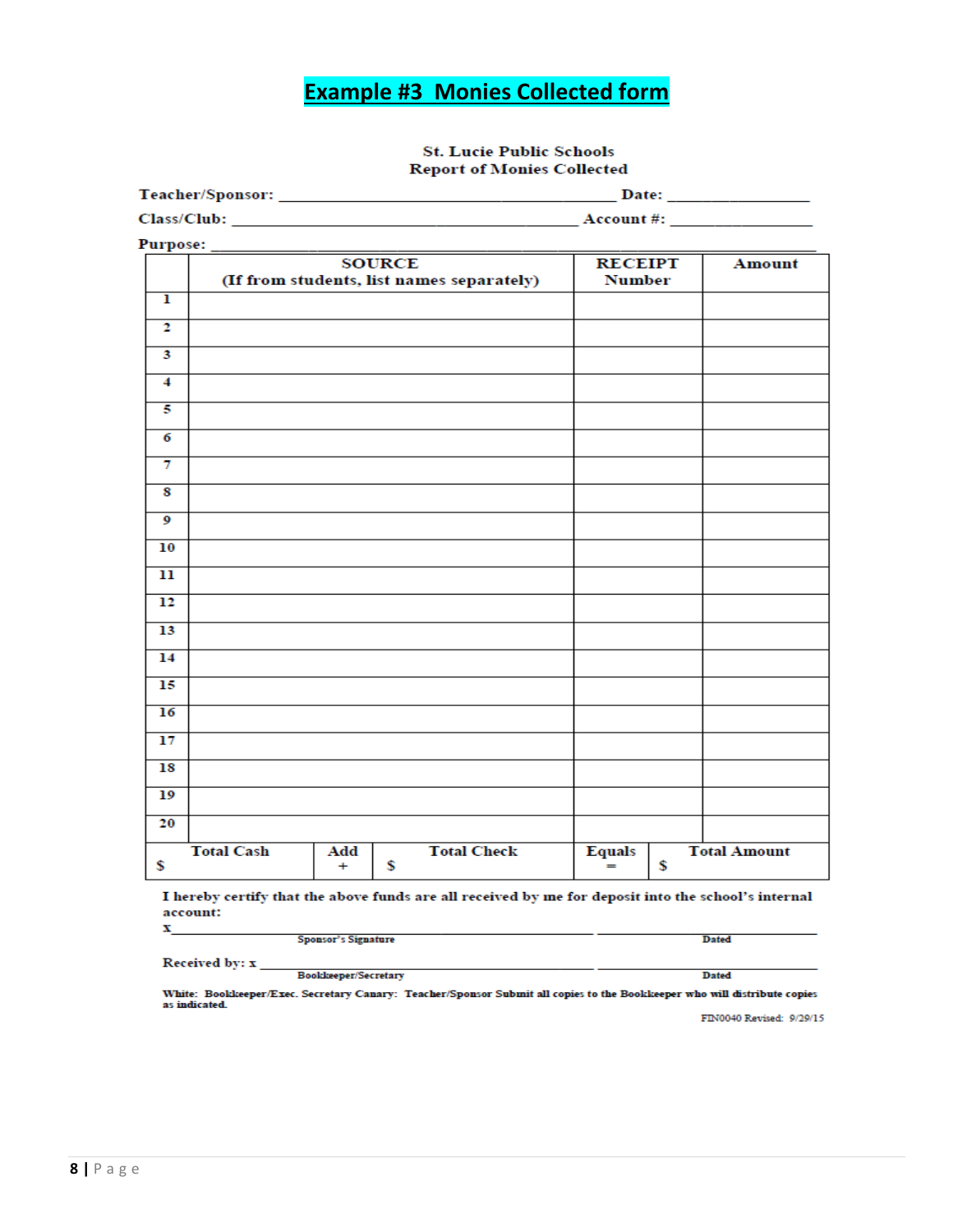# **Example #4 – Official Receipt**

|                                                 | <b>FUND(S)</b>                                |
|-------------------------------------------------|-----------------------------------------------|
|                                                 |                                               |
| IN AME OR ORGANIZATIONS                         |                                               |
|                                                 |                                               |
| <b>SCHOOL</b>                                   |                                               |
| <b>DATE</b>                                     | 20                                            |
| <b>OFFICIAL RECEIPT</b><br>(FOR MONEY RECEIVED) |                                               |
|                                                 | THE SCHOOL BOARD OF ST. LUCIE COUNTY, FLORIDA |

# **Example #5 – Check Requisition**

# St. Lucie Public Schools **Check Requisition**

| for the amount of $\frac{1}{2}$ and $\frac{1}{2}$ and $\frac{1}{2}$ and $\frac{1}{2}$ and $\frac{1}{2}$ and $\frac{1}{2}$ and $\frac{1}{2}$ and $\frac{1}{2}$ and $\frac{1}{2}$ and $\frac{1}{2}$ and $\frac{1}{2}$ and $\frac{1}{2}$ and $\frac{1}{2}$ and $\frac{1}{2}$ and $\frac{1}{2$ |                                                                                   |                   |
|--------------------------------------------------------------------------------------------------------------------------------------------------------------------------------------------------------------------------------------------------------------------------------------------|-----------------------------------------------------------------------------------|-------------------|
|                                                                                                                                                                                                                                                                                            |                                                                                   |                   |
|                                                                                                                                                                                                                                                                                            | ,我们也不能在这里的时候,我们也不能在这里的时候,我们也不能在这里的时候,我们也不能会在这里的时候,我们也不能会在这里的时候,我们也不能会在这里的时候,我们也不能 |                   |
|                                                                                                                                                                                                                                                                                            | ,我们也不会有什么。""我们的人,我们也不会有什么?""我们的人,我们也不会有什么?""我们的人,我们也不会有什么?""我们的人,我们也不会有什么?""我们的人  |                   |
|                                                                                                                                                                                                                                                                                            |                                                                                   |                   |
|                                                                                                                                                                                                                                                                                            |                                                                                   |                   |
| Issued Check Number______________                                                                                                                                                                                                                                                          |                                                                                   |                   |
|                                                                                                                                                                                                                                                                                            |                                                                                   |                   |
| White: Bookkeeper Canary: Other Pink: Originator                                                                                                                                                                                                                                           |                                                                                   | FIN0007 Rev. 1/12 |